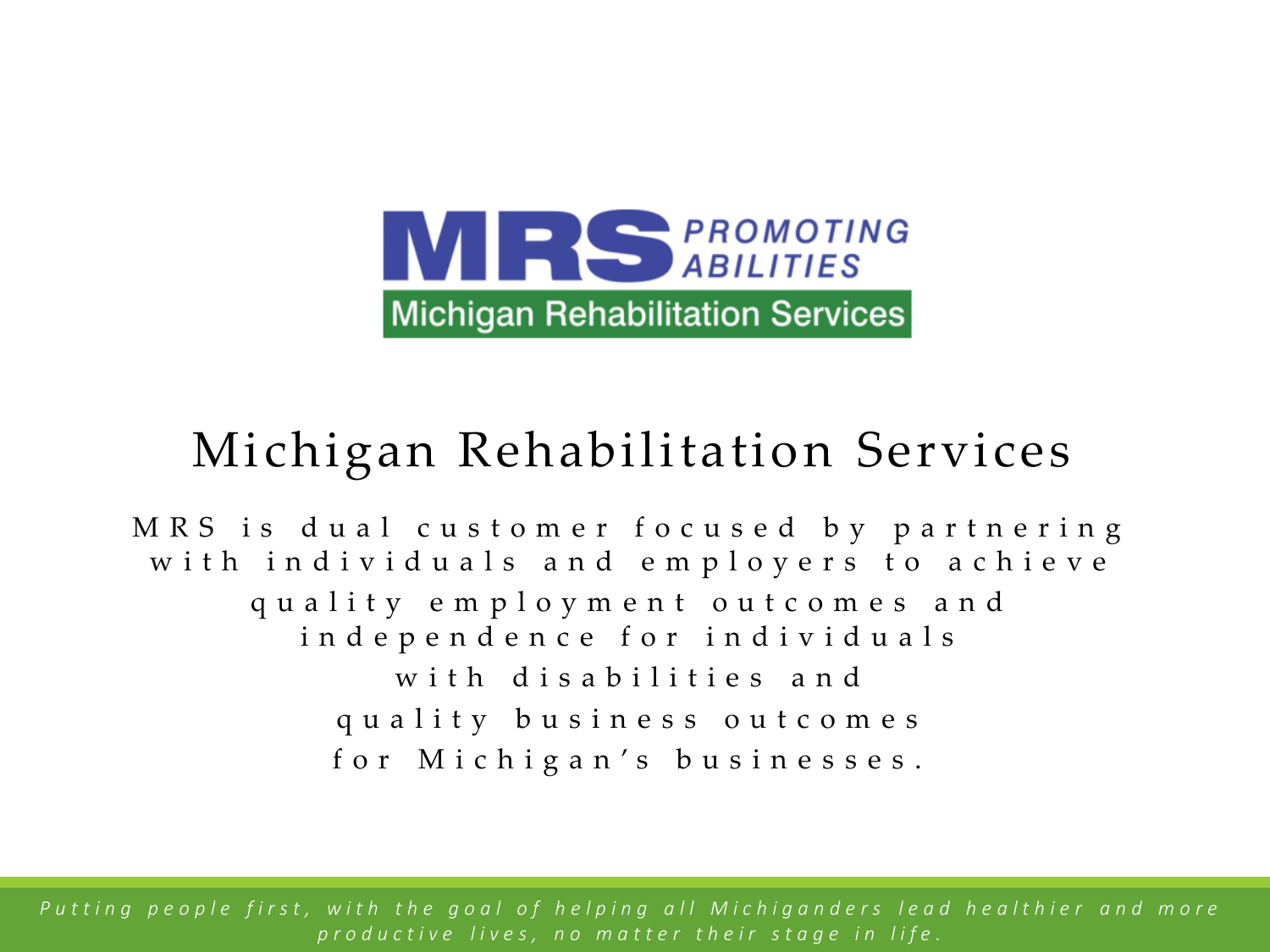

# Mission

develop customized workforce **solutions** for businesses and individuals with disabilities.

# Vision A diverse and inclusive workforce that unites business and individuals with disabilities toward a common good.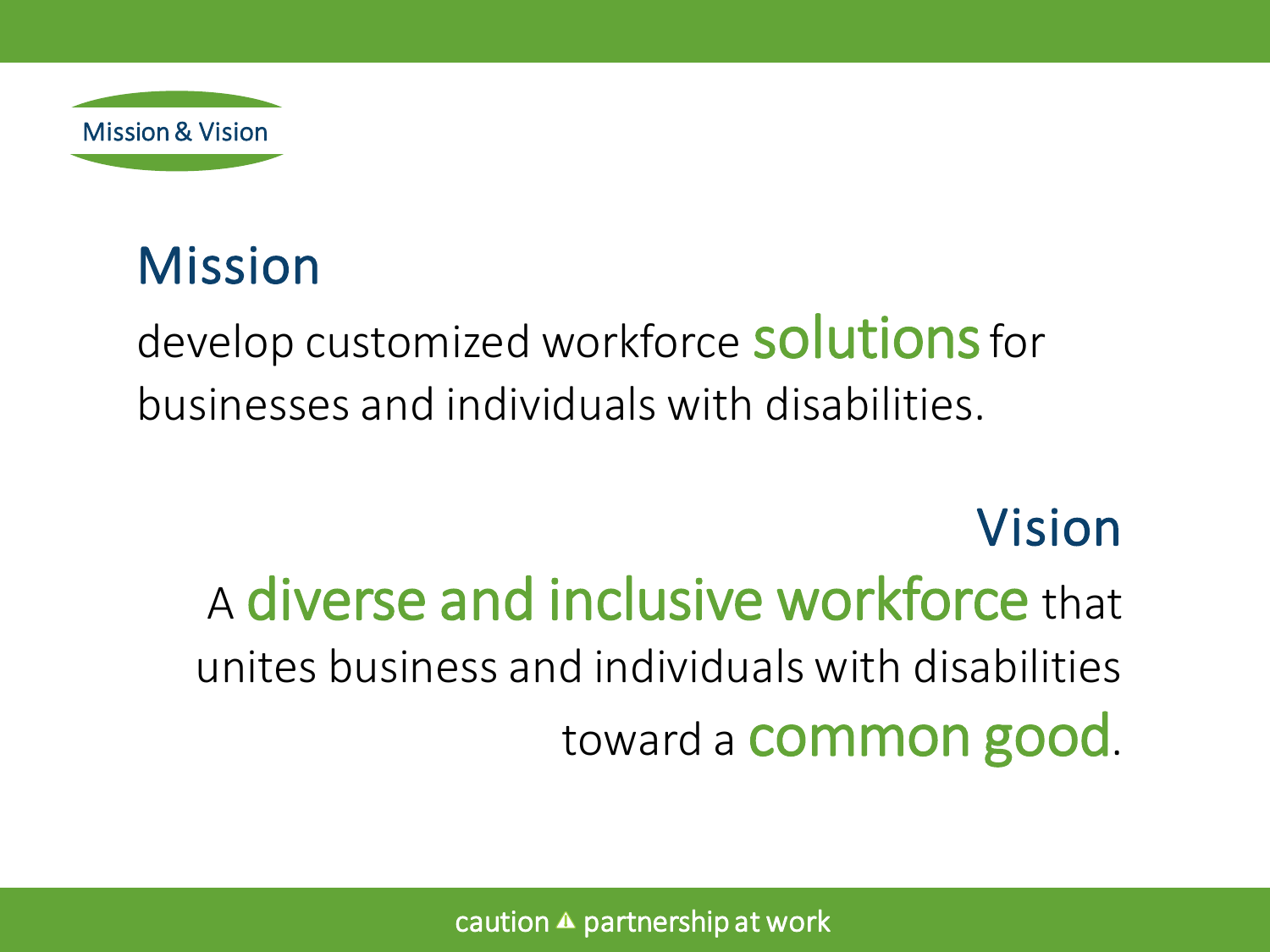Est. and History of Voc. Rehabilitation

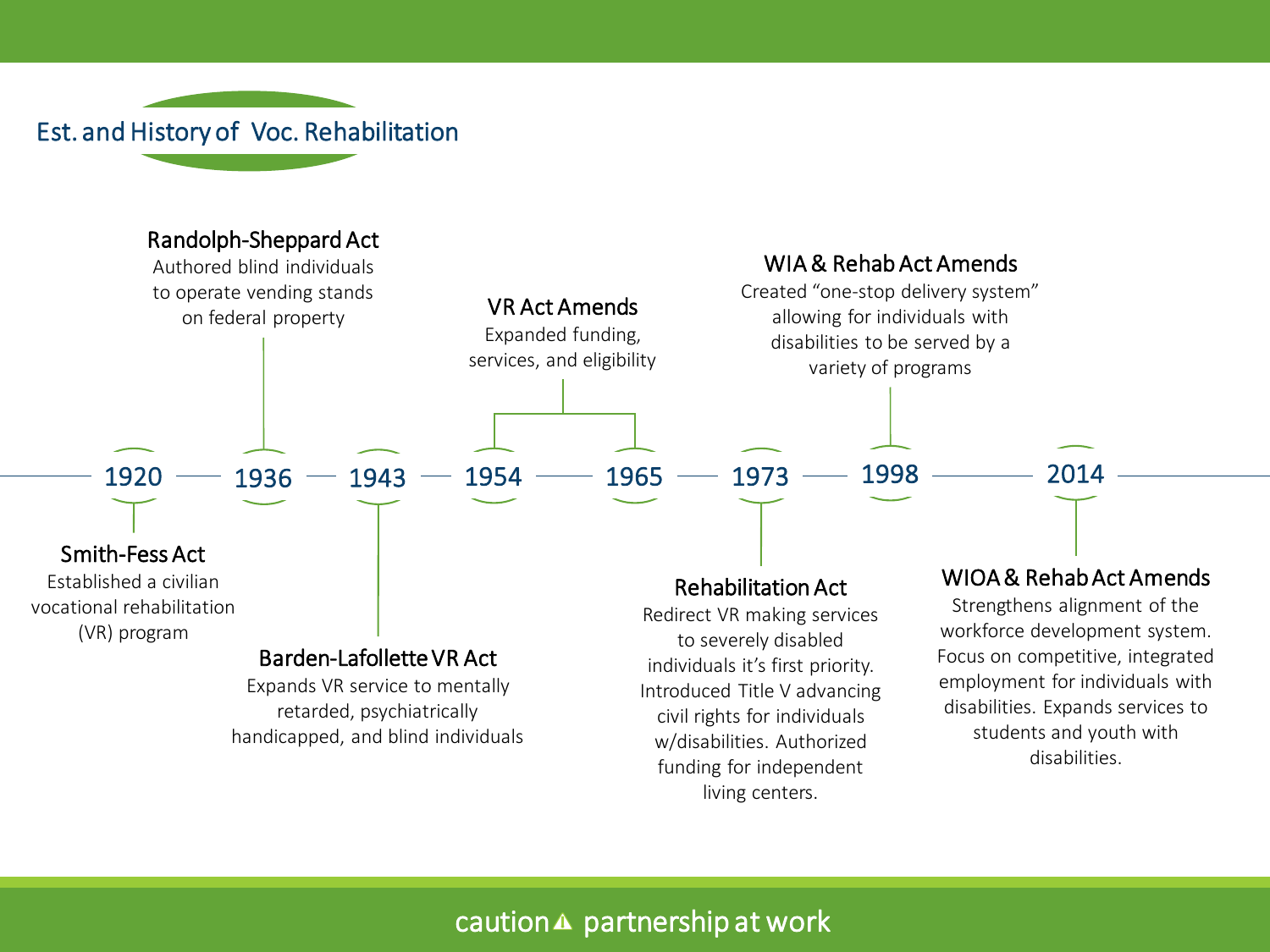

Employment Rate  $\rightarrow$  2<sup>nd</sup> Quarter After Exit



1

Employment Rate  $\rightarrow$  4<sup>th</sup> Quarter After Exit





Median Earnings  $\rightarrow$  2<sup>nd</sup> Quarter After Exit



4

Measurable Skill Gains

Credential Attainment



Effectiveness in Serving Employers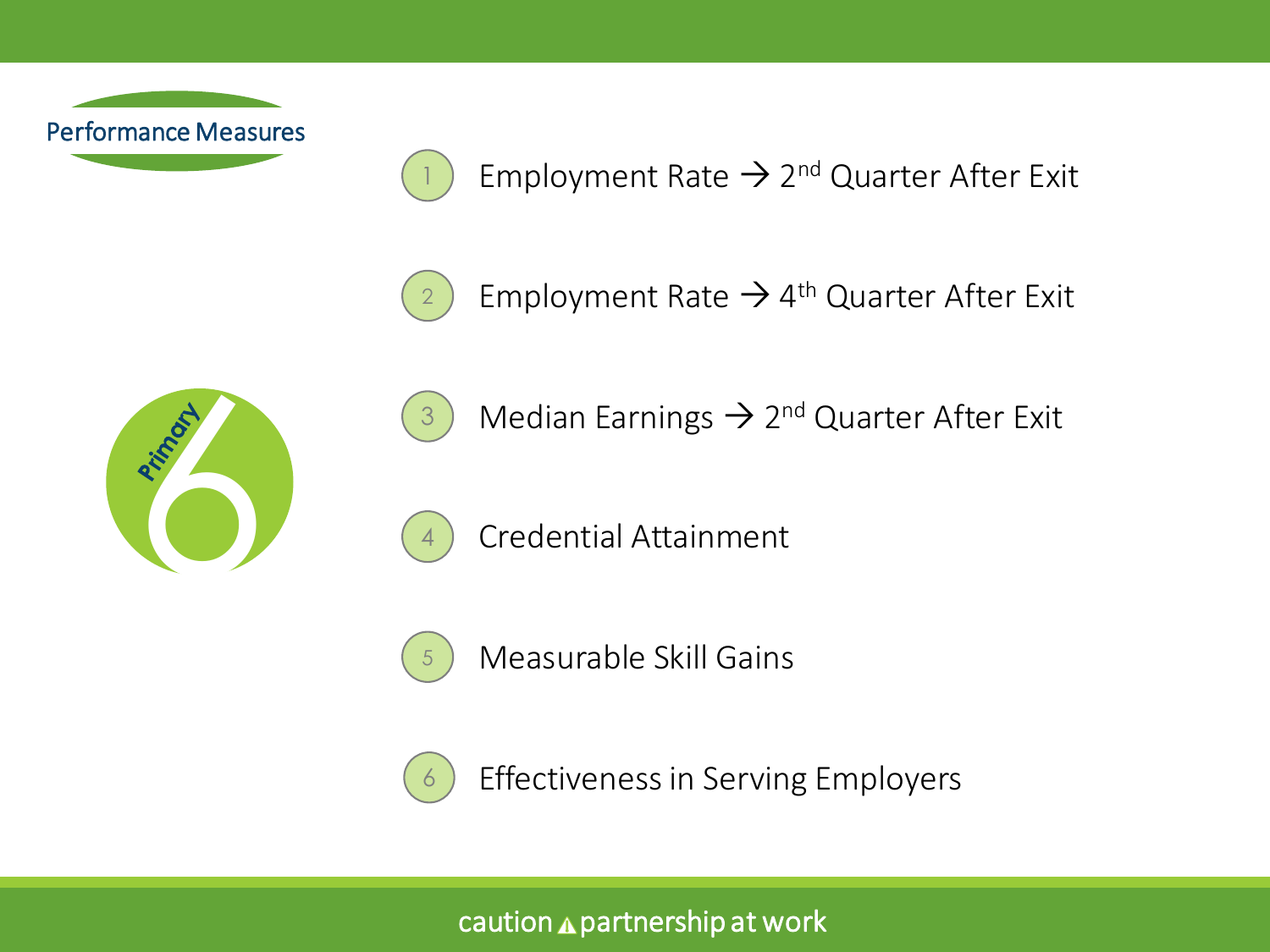### **Organizational Structure**

#### **State Structure**



#### **Districts Offices**

Co-located with/in Mi Works!, MDHHS, schools, & rural satellite offices

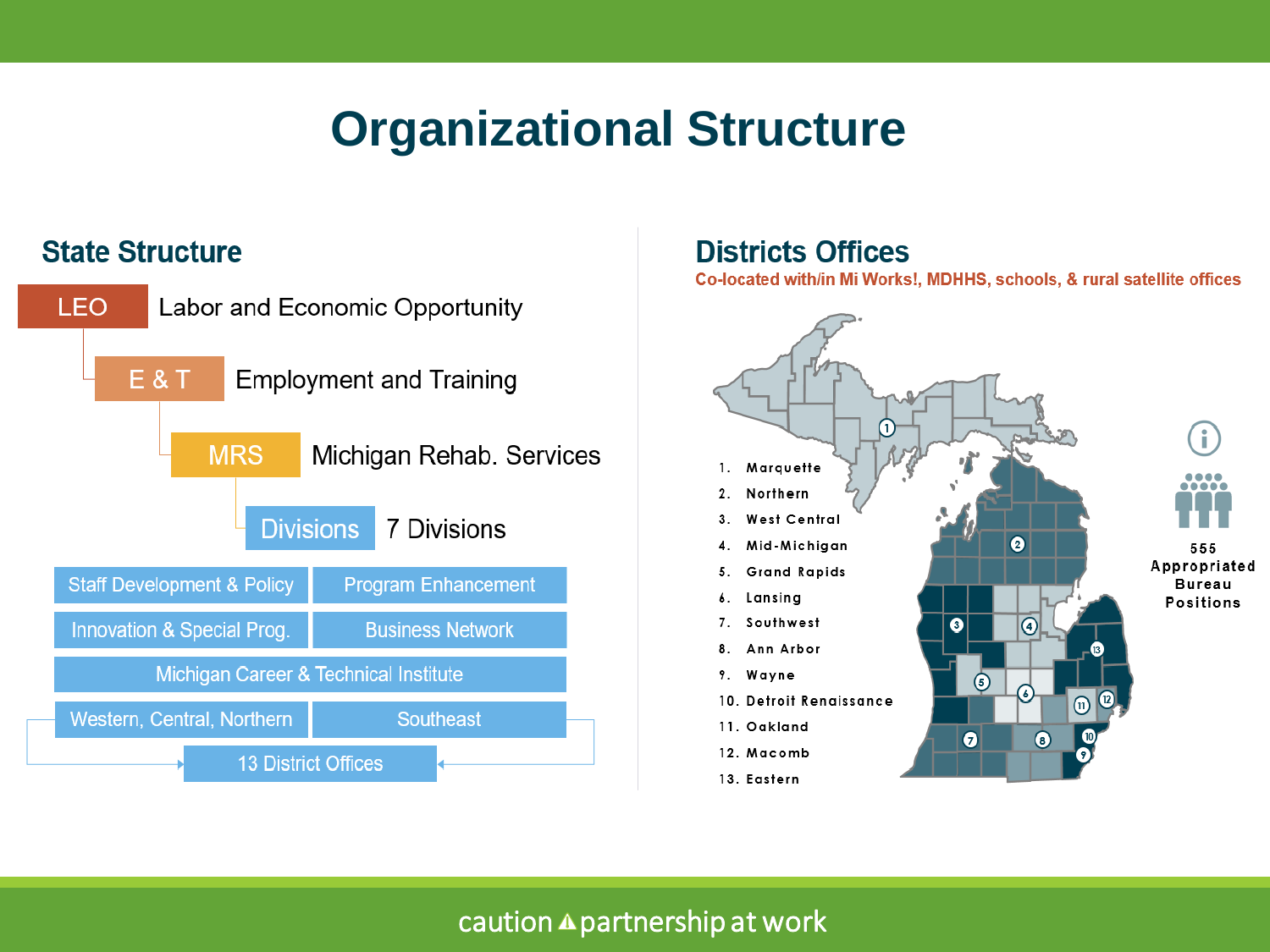

- Individuals Call or Email MRS Directly
- 2 Referred by a Community Organization
- 3 Referred by a Community Partner
- 4 Referred by a Friend or Family member
- 5 Referred by a Business



1

Referred by a previous customer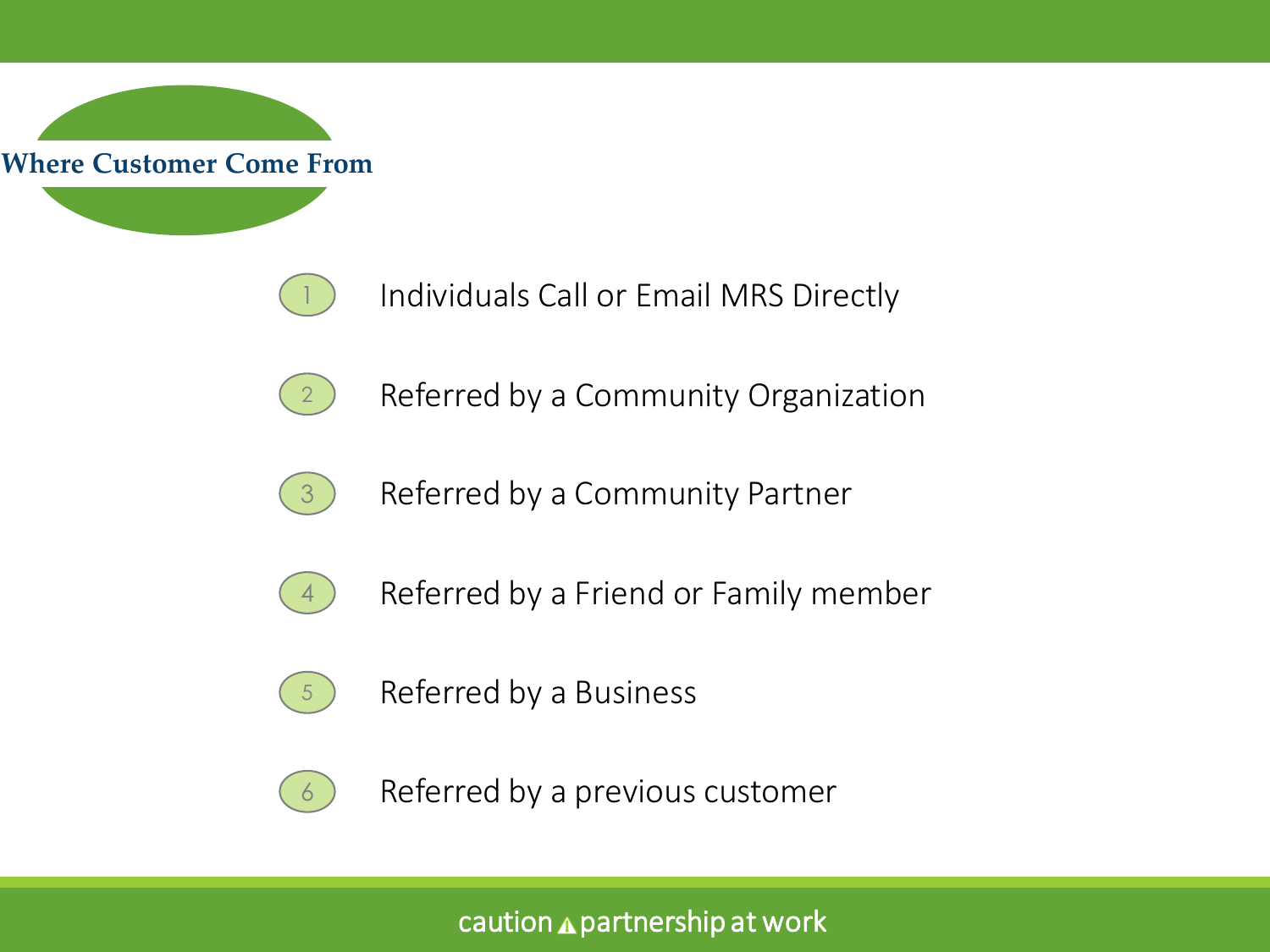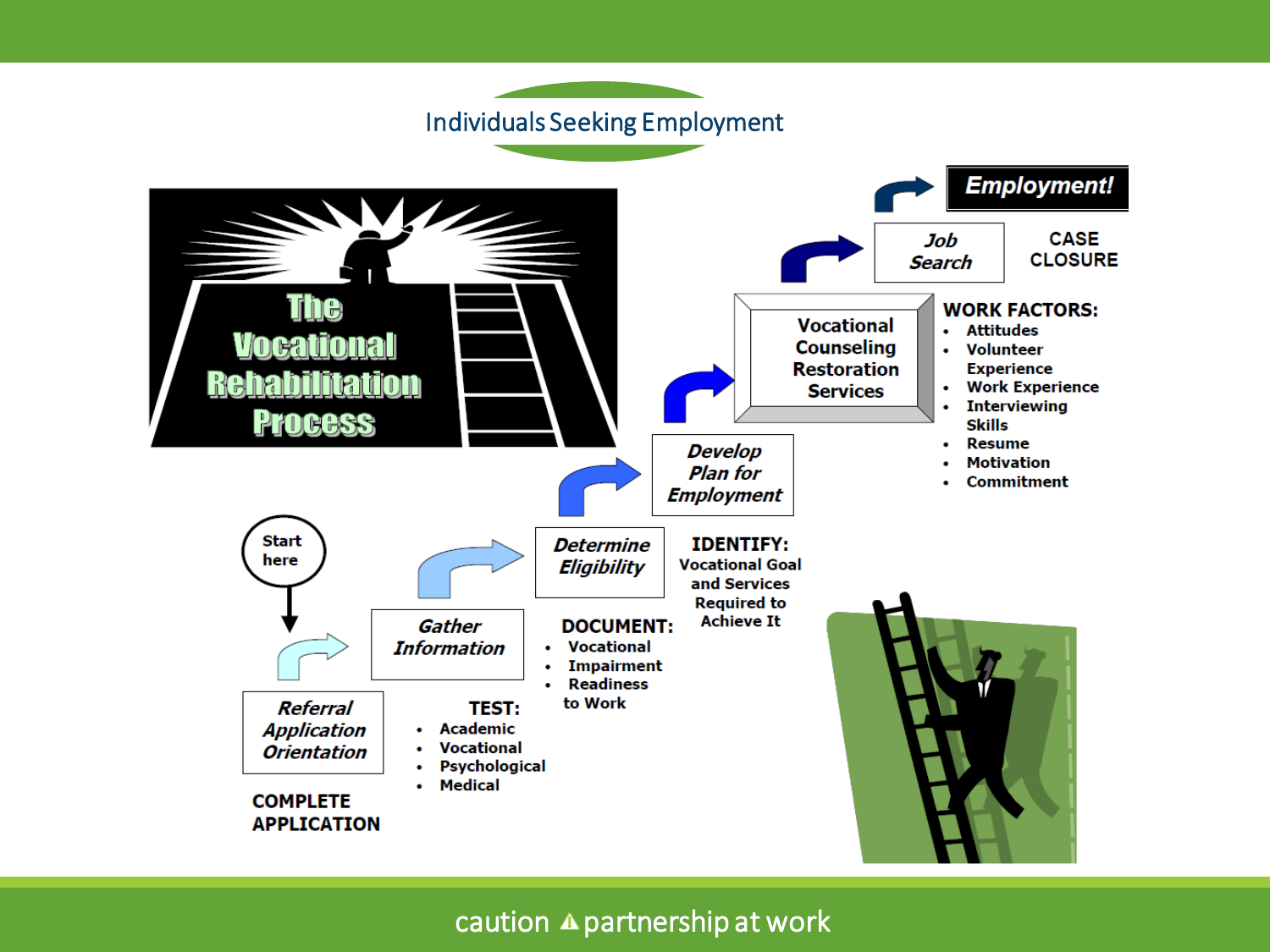#### Pre-Employment Transition Services (Students with Disabilities)

- **Job Exploration Counseling**
- Work-based Learning Experiences
- Counseling on Post-Secondary **Training**
- Workplace Readiness Training
- **Self-Advocacy Training**

#### Eligibility and Plan Development

- Vocational counseling
- Disability assessment
- Vocational evaluation

**Services** 

#### IPE Services

- Vocational counseling
- Job search support
- Job-seeking skills training
- Job placement assistance
- **Accommodations**
- Assistive Technology
- Job coaching
- **■** Job training
- Prostheses or other medical services
- Support services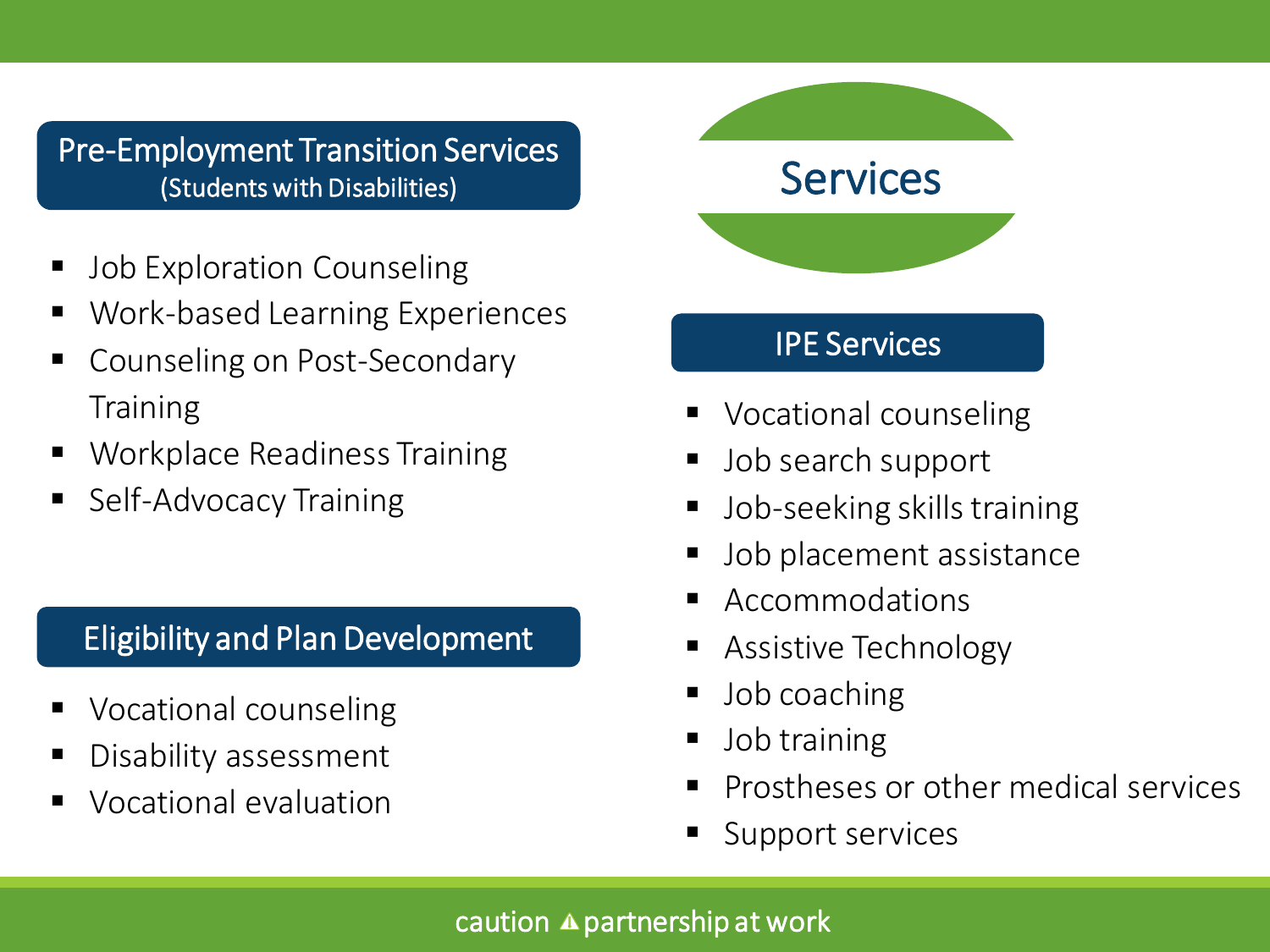

- 1. Obtain an application.
	- [www.Michigan.gov/MRS](http://www.michigan.gov/MRS)
	- Call or email MRS to request an application
- 2. Complete and return the application
	- Local MRS office (Office locator on MRS website)
		- Mail, email, fax, Drop-off
	- [MRS-CustomerAssistance@michigan.gov](mailto:MRS-CustomerAssistance@michigan.gov)



- 1. Contact your local MRS office
- 2. Provide your name and the referring
	- organization
- 3. Provide Name and phone/email of the individual being referred:
- 4. When contacting the individual, we indicate who made the referral.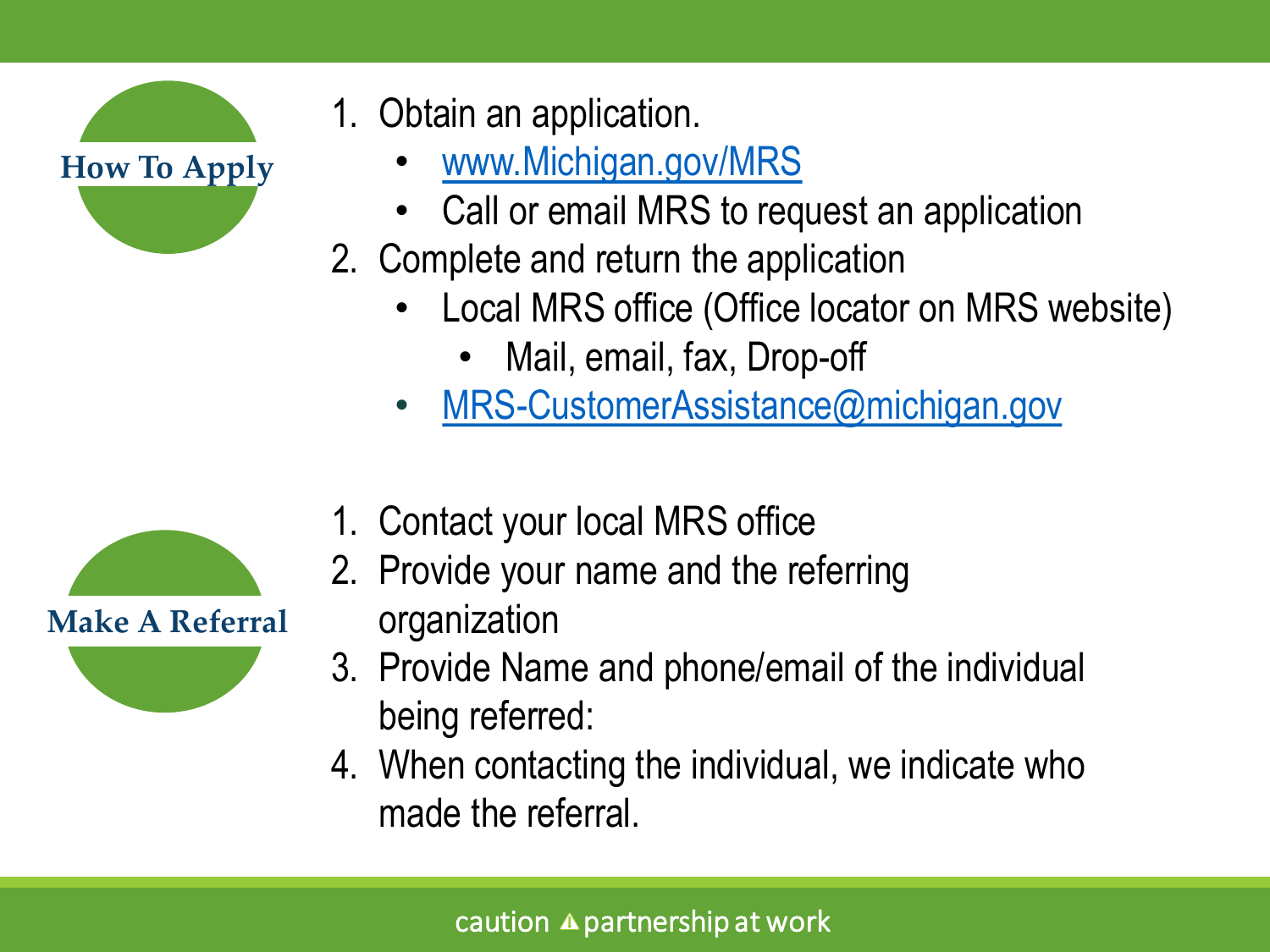

Kalamazoo & St Joseph County

Michigan Rehabilitation Services 4210 S. Westnedge Ave. Kalamazoo, MI 49008 269-337-3700

To Request An Application:

- Call: 269-337-3700
- Email: [MurphyJ5@michigan.gov](mailto:MurphyJ5@michigan.gov)

To Submit an application:

- Email: [MurphyJ5@michigan.gov](mailto:MurphyJ5@michigan.gov)
- Fax: 269-337-3717
- Mail: 4210 S. Westnedge Ave. Kalamazoo, MI 49008

**Site Manager: Jill Murphy– 269.370.2060 – MurphyJ5@michigan.gov**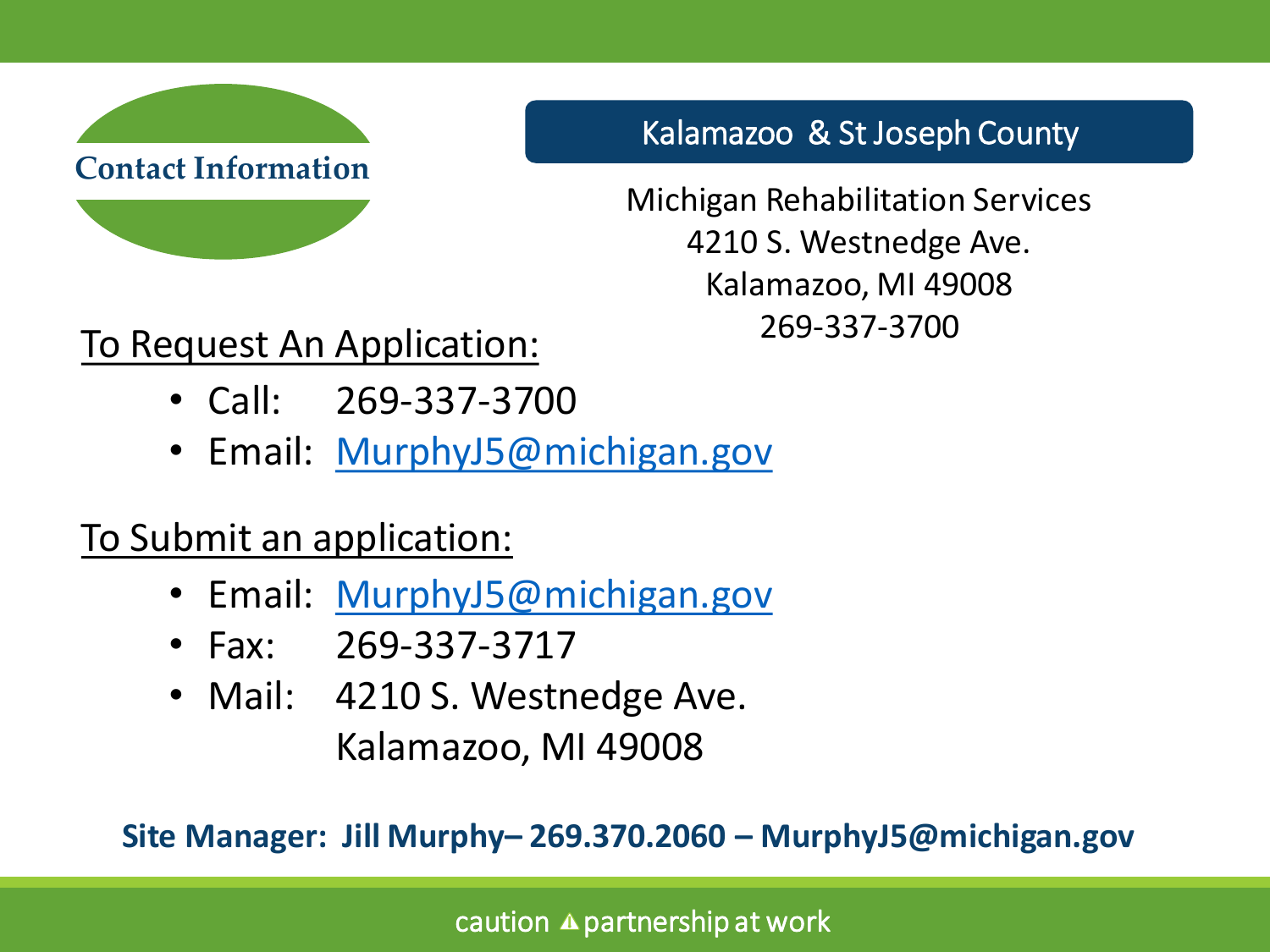

Calhoun & Branch County

Michigan Rehabilitation Services 424 Riverside Dr Suite 202 Battle Creek, MI 49015 269-968-3311

### To Request An Application:

- Call: 269-968-3311
- Email: [DowneyfosterJ@michigan.gov](mailto:MurphyJ5@michigan.gov)

### To Submit an application:

- Email: [DowneyfosterJ@michigan.gov](mailto:DowneyfosterJ@michigan.gov)
- Fax: 269-968-0338
- Mail: 424 Riverside Dr. Suite 202 Battle Creek, MI 49015

**Site Manager: Rebecca Hill – 269.615.3464 – HillR1@michigan.gov**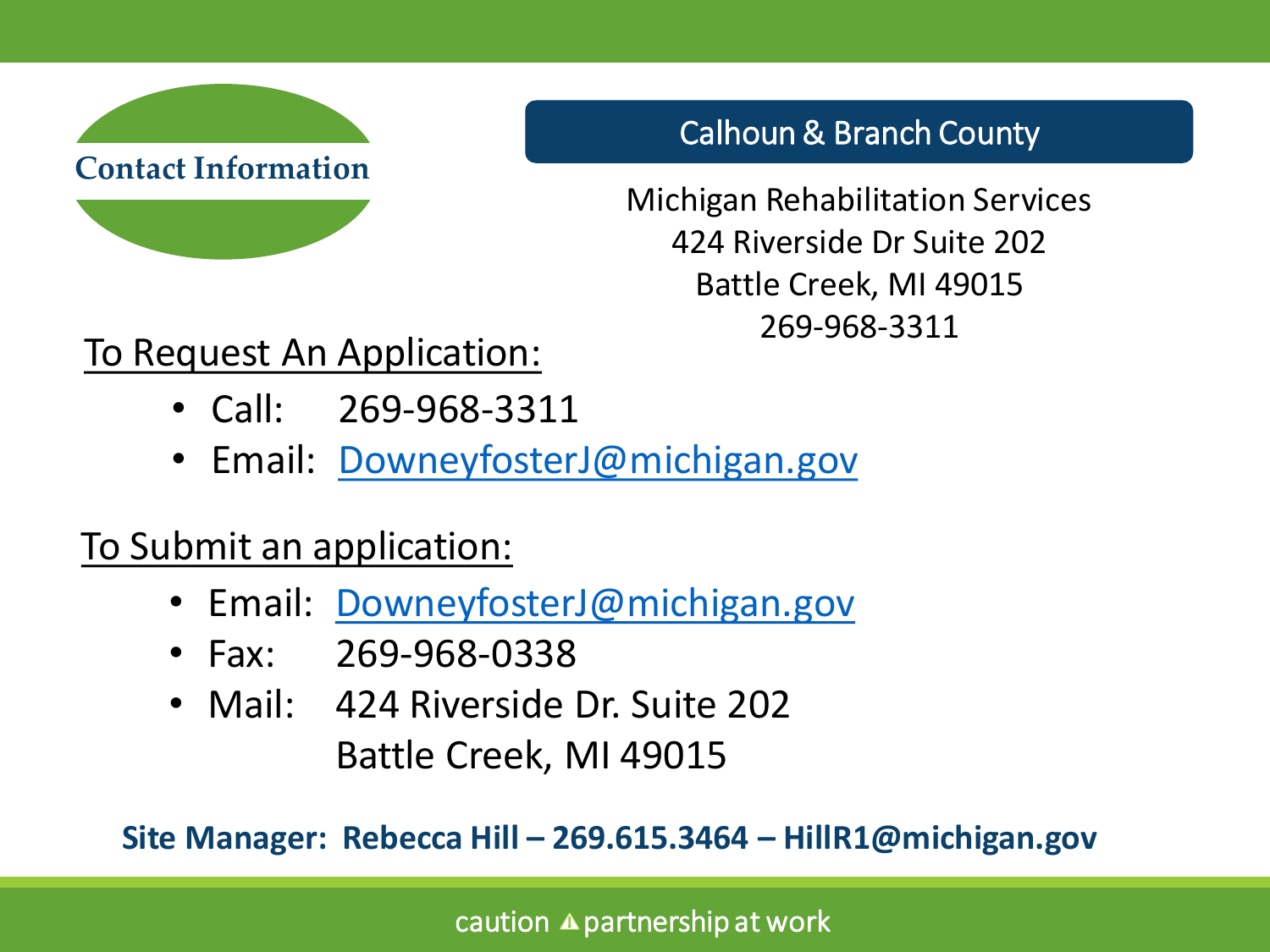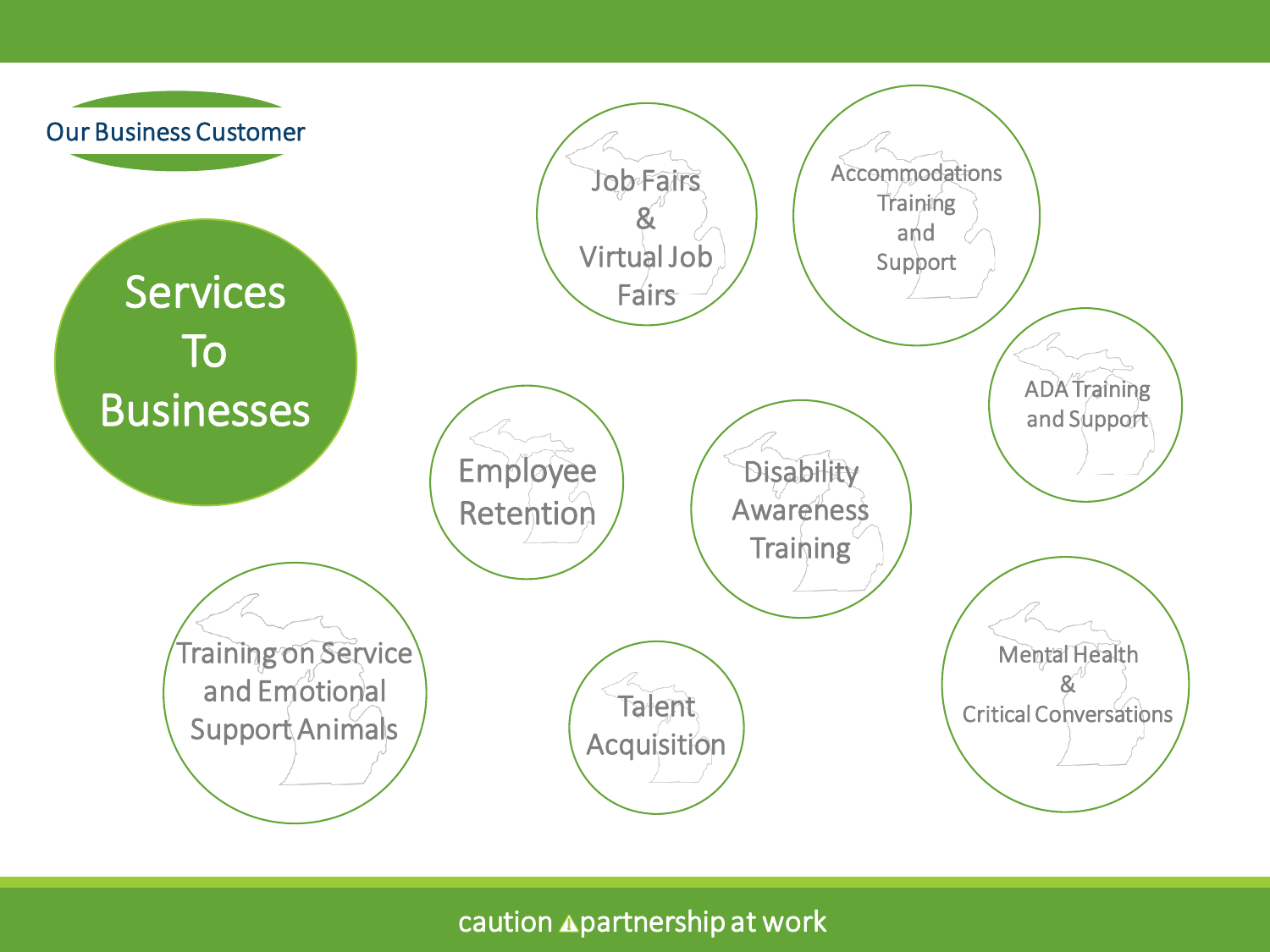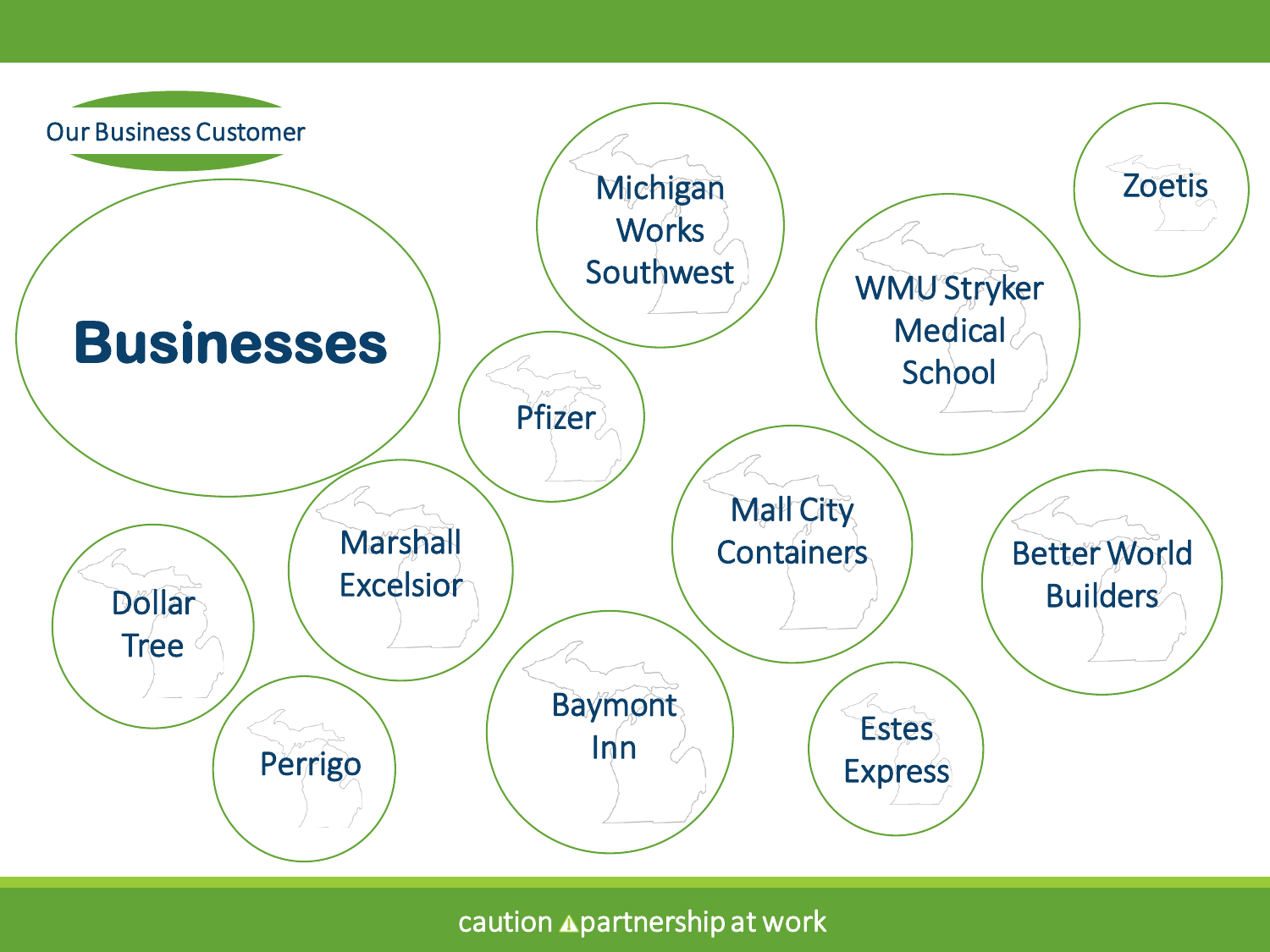# **Contact Information**

Michigan Rehabilitation Services Business Network Division

• **Lisa Stanley**, Business Relations Consultant Phone: 269.548.7282 Email: **[StanleyL@michigan.gov](mailto:StanleyL@michigan.gov)** 

Michigan Rehabilitation Services Southwest District

- **John Fiore**, District Manager 269-532-4594 fiorej@michigan.gov
- **Rebecca Hill**, Site Manager (Calhoun/Branch/Barry) Phone: 269.615.3464 Email: HillR1@michigan.gov
- **Jill Murphy**, Site Manage (Kalamazoo/St. Joseph/Van Buren) Phone: 269.370.2060 Email: MurphyJ5@michigan.gov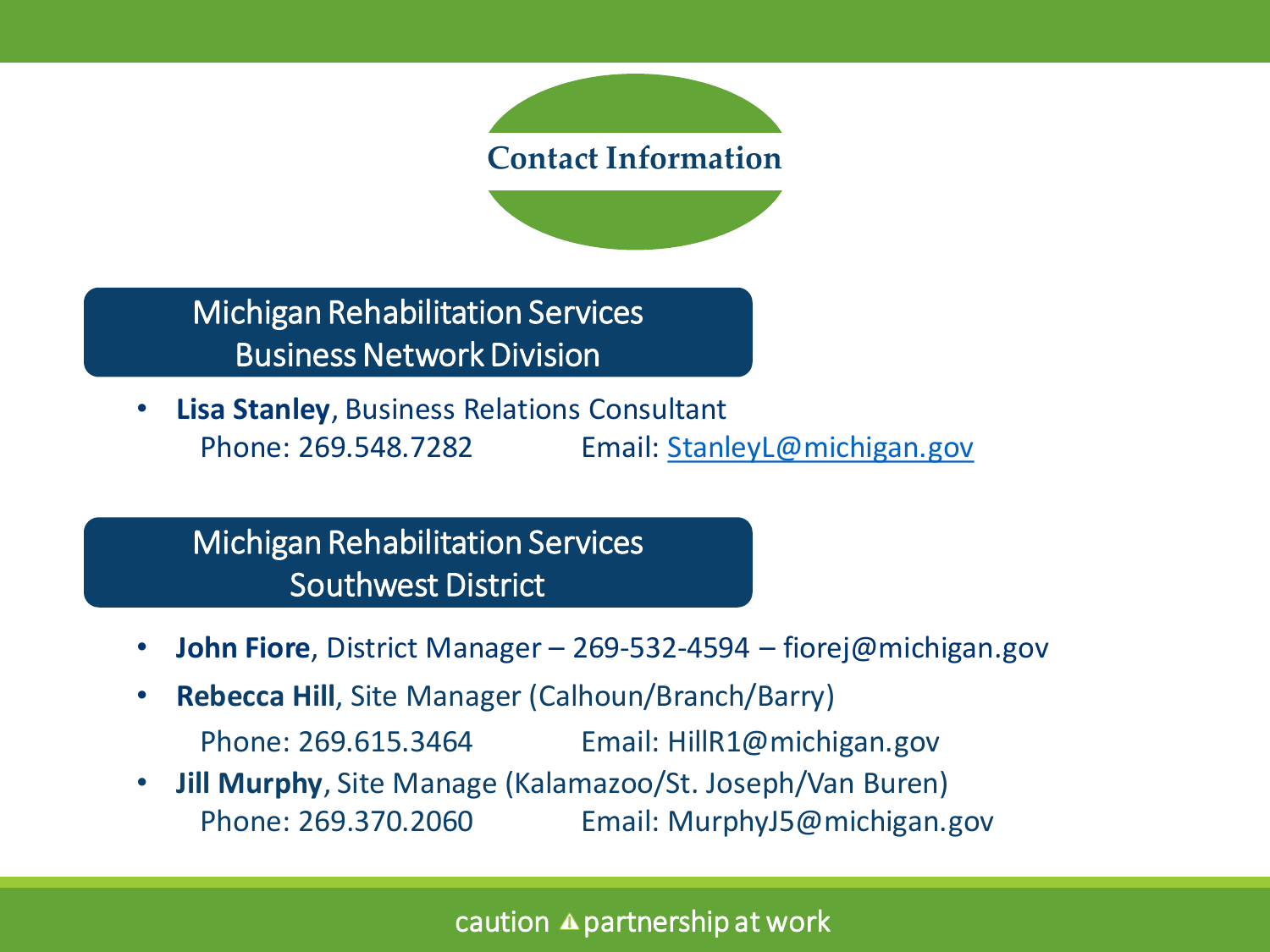#### **Community Mental Health Organizations**

- Summit Point
- Pines Behavior Health
- Integrated Services of Kalamazoo
- St. Joseph County CMH

#### **K-12 School systems**

- Kalamazoo Regional Educational Services
- Calhoun County Intermediate School District
- St. Joseph County Intermediate School District
- Branch Intermediate School District

#### **Michigan Works Southwest** (Kalamazoo, Calhoun, Branch, St. Joseph) **Other Community Partners**

- Disability Network
- Goodwill Industries
- VA Hospital
- MRC
- **Interact**
- Adapt
- Woman's Co-op
- Comstock Adult Ed
- Community Colleges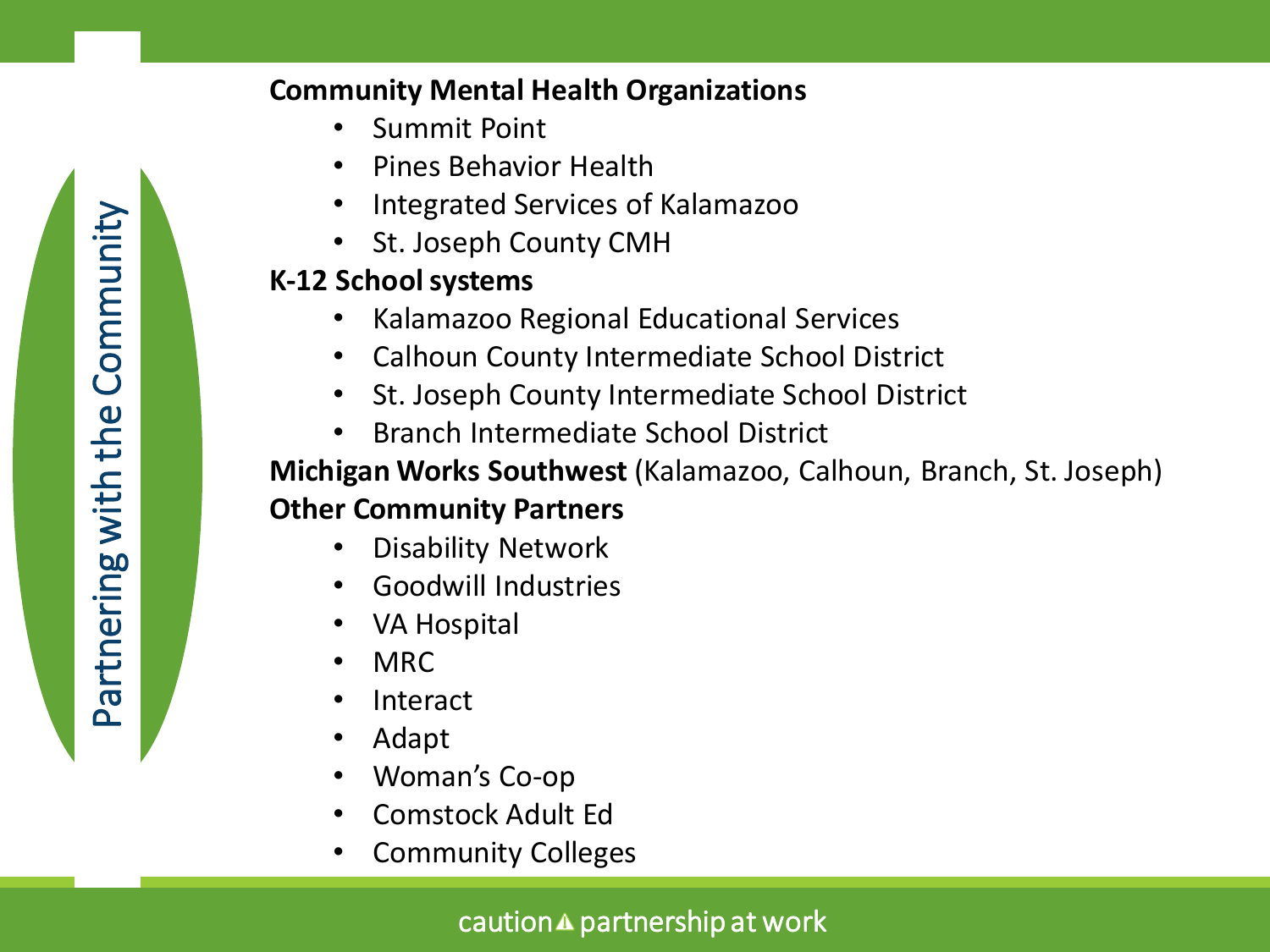- CMH
	- Supported Employment
	- Seamless Transition Pilot (St. Joseph)
	- Customized Employment (MRC)
- $MCTI C.N.A.$  Training
- K-12 Schools
	- Disability Advocacy Training
	- Project Search
		- Duncan Aviation (100% placed prior to graduation)
		- Bronson
		- Radison
	- Summer Work Experiences
		- Cade Lake
		- DNR
		- Business Partnership for Student Success (Barry County)
		- Goodwill Industries
		- Kalamazoo County Parks
- Veterans Training and Support for High Demand Jobs
- Community Colleges
	- KVAAP